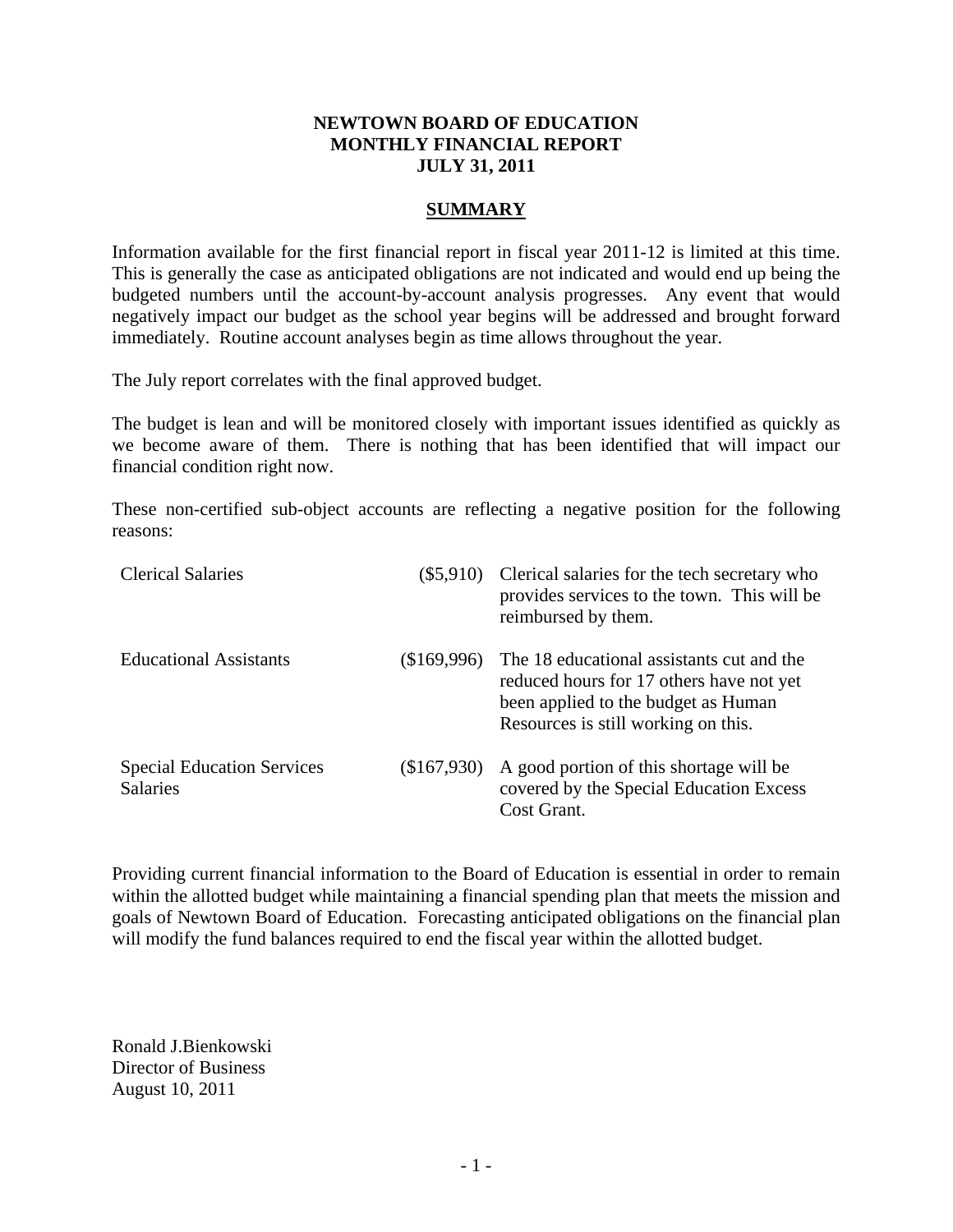# **TERMS AND DEFINITIONS**

The Newtown Board of Education's Monthly Financial Report provides summary financial information in the following areas:

- Object Code a service or commodity obtained as the result of a specific expenditure defined by eight (of the nine) categories: Salaries, Employee Benefits, Professional Services, Purchased Property Services, Other Purchased Services, Supplies, Property and Miscellaneous.
- Expense Category further defines the type of expense by Object Code
- Approved Budget indicates a town approved financial plan used by the school district to achieve its goals and objectives.
- Current Budget adjusts the Approved Budget calculating adjustments  $(+)$  or  $-)$  to the identified object codes.
- Year-To-Date Expended indicates the actual amount of cumulative expenditures processed by the school district through the month-end date indicated on the monthly budget summary report.
- Encumber indicates approved financial obligations of the school district as a result of employee salary contracts, purchasing agreements, purchase orders, or other identified obligations not processed for payment by the date indicated on the monthly budget summary report.
- Balance calculates object code account balances subtracting expenditures and encumbrances from the current budget amount indicating accounts with unobligated balances or anticipated deficits.

The monthly budget summary report also provides financial information on the Education Jobs Fund, State of Connecticut grant reimbursement programs (Excess Cost Grant and Magnet Grant Transportation). These reimbursement grants/programs are used to supplement local school district budget programs as follows:

Education Jobs Fund – is a two year program. This year is the second year. It is designated to assist local boards to provide continuing employment for school personnel at risk due to budget cuts.

Excess Cost Grant – this State of Connecticut reimbursement grant is used to support local school districts for education costs of identified special education students whose annual education costs meet or exceed local education tuition rates by  $4\frac{1}{2}$ . Students placed by the Department of Child and Family Services (DCF) are reimbursed after the school district has meet the initial local education tuition rates. School districts report these costs annually in December and March of each fiscal year. State of Connecticut grant calculations are determined by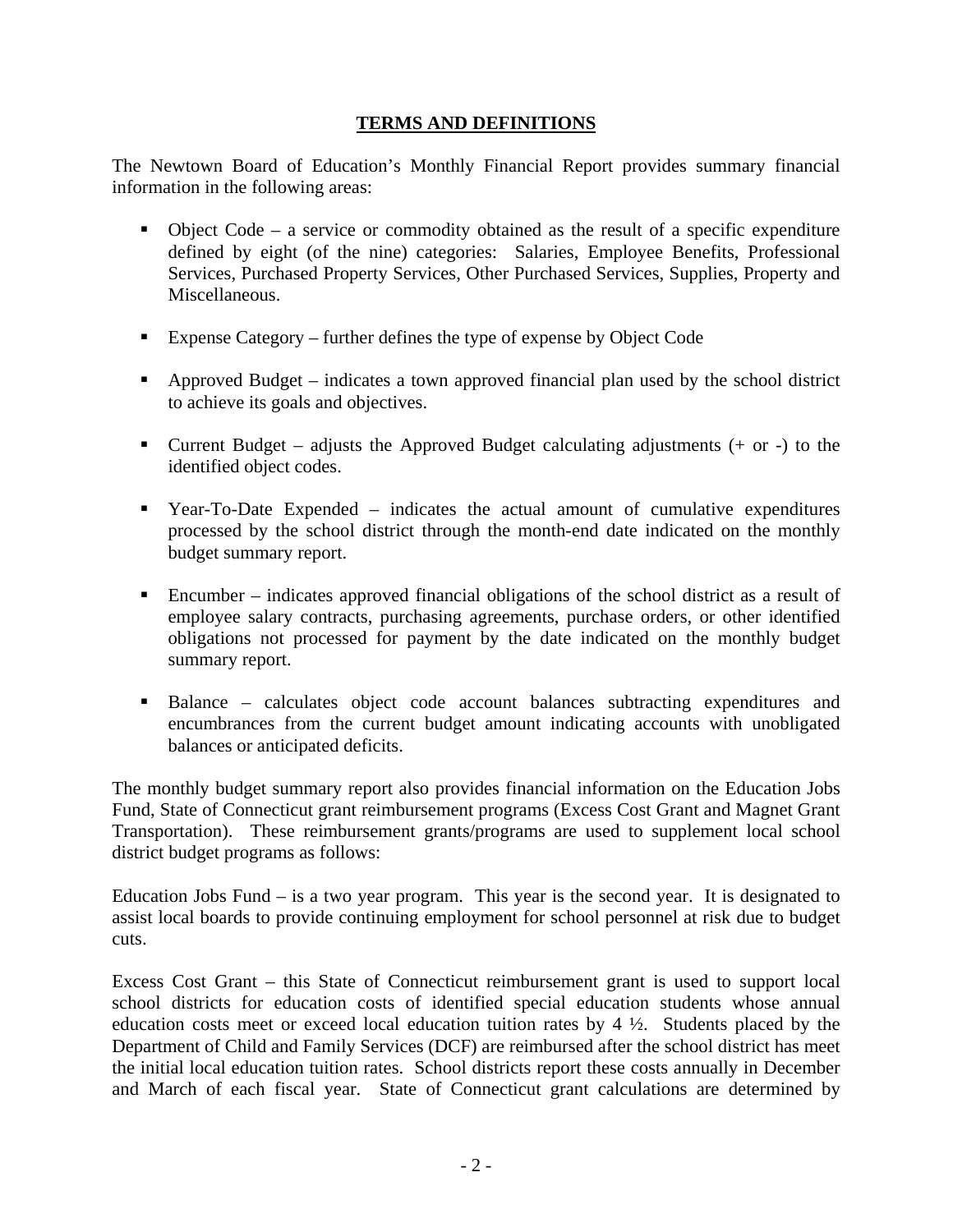reimbursing eligible costs (60%-100%) based on the SDE grant allocation. Current year detail changes will be forthcoming in future report narratives

Magnet Transportation Grant – provides reimbursement of \$1,300 for local students attending approved magnet school programs.

The last portion of the monthly budget summary reports school generated revenue fees that are anticipated revenue to the Town of Newtown. Fees include:

- High school fees for three identified program with the highest amount of fees anticipated from the high school sports participation fees,
- Building related fees for the use of the high school pool facility, and
- **Miscellaneous fees.**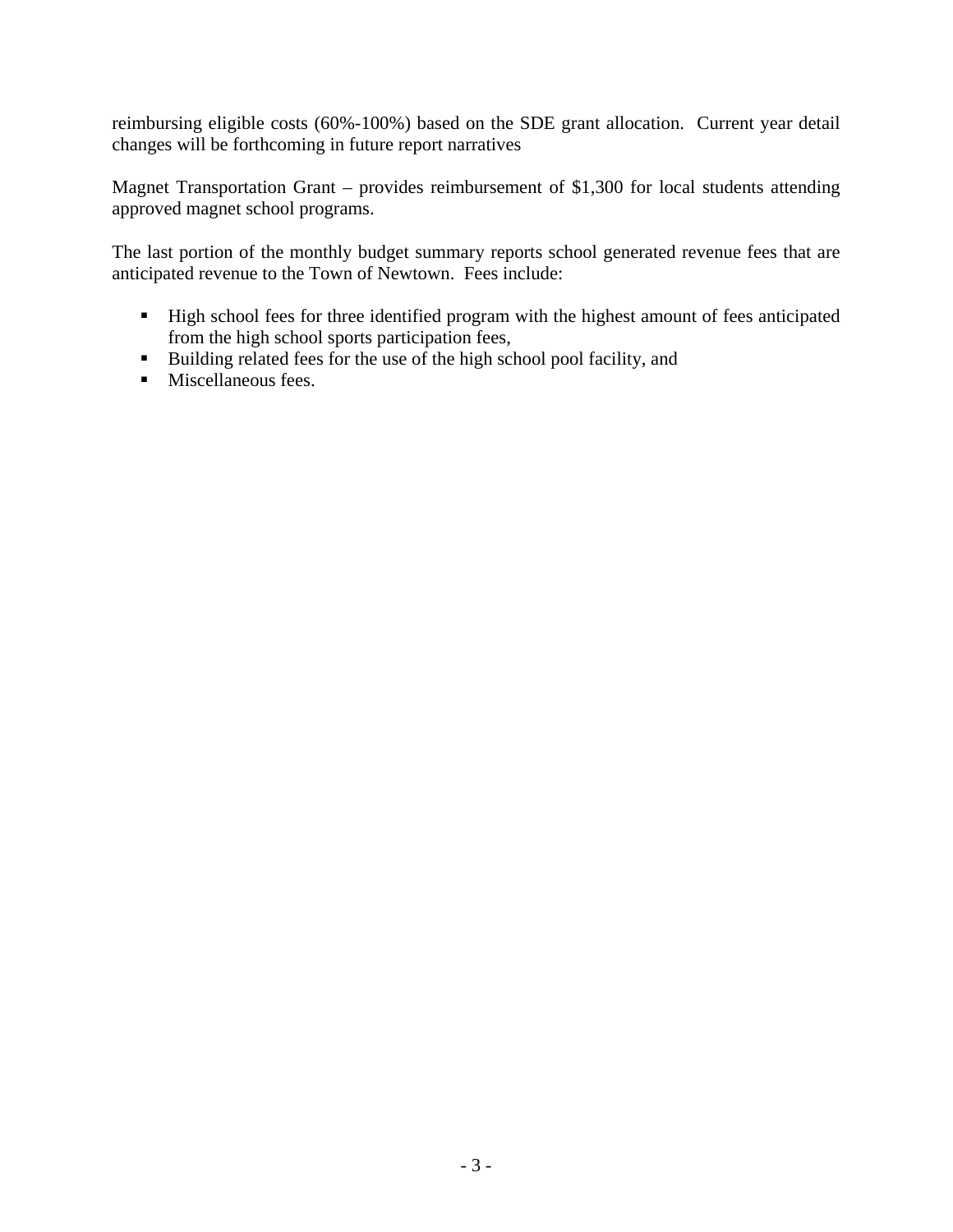| <b>OBJECT</b><br><b>CODE</b> | <b>EXPENSE CATEGORY</b>                       |              | 2011-2012 APPROVED<br><b>BUDGET</b> |              |               |        | <b>CURRENT BUDGET YTD EXPENDITURE</b> |        | <b>ENCUMBERED</b> | <b>BALANCE</b>   |
|------------------------------|-----------------------------------------------|--------------|-------------------------------------|--------------|---------------|--------|---------------------------------------|--------|-------------------|------------------|
|                              | <b>GENERAL FUND BUDGET</b>                    |              |                                     |              |               |        |                                       |        |                   |                  |
| 100                          | <b>SALARIES</b>                               | \$           | 42,907,275 \$                       |              | 42,907,275 \$ |        | 765,434 \$                            |        | 38,755,357 \$     | 3,386,485        |
| 200                          | <b>EMPLOYEE BENEFITS</b>                      | \$           | 10,575,126 \$                       |              | 10,575,126 \$ |        | 529,919 \$                            |        | 981,614 \$        | 9,063,593        |
| 300                          | PROFESSIONAL SERVICES                         | \$           | 715,720 \$                          |              | 715,720 \$    |        | 10,914 \$                             |        | 56,314 \$         | 648,492          |
| 400                          | PURCHASED PROPERTY SERV.                      | \$           | 1,891,169 \$                        |              | 1,891,169 \$  |        | $3,012$ \$                            |        | 94,802 \$         | 1,793,355        |
| 500                          | <b>OTHER PURCHASED SERVICES</b>               | \$           | 6,686,624 \$                        |              | 6,686,624 \$  |        | 270,642 \$                            |        | 574,764 \$        | 5,841,218        |
| 600                          | <b>SUPPLIES</b>                               | \$           | 4,802,441 \$                        |              | 4,802,441 \$  |        | 47,828 \$                             |        | 371,858 \$        | 4,382,754        |
| 700                          | <b>PROPERTY</b>                               | \$           | 329,975 \$                          |              | 329,975 \$    |        | $7,255$ \$                            |        | 53,875 \$         | 268,845          |
| 800                          | <b>MISCELLANEOUS</b>                          | \$           | 63,097 \$                           |              | 63,097 \$     |        | 39,295 \$                             |        | 8,554 \$          | 15,248           |
|                              | TOTAL GENERAL FUND BUDGET                     | $\mathbb{S}$ | 67,971,427 \$                       |              | 67,971,427 \$ |        | 1,674,298 \$                          |        | 40,897,138 \$     | 25,399,991       |
|                              | <b>EDUCATION JOBS FUND</b>                    |              |                                     |              |               |        |                                       |        |                   |                  |
| 100                          | <b>SALARIES</b>                               |              |                                     | \$           | $(0)$ \$      |        | $(0)$ \$                              |        | 0 <sup>5</sup>    | (0)              |
| 200                          | <b>EMPLOYEE BENEFITS</b>                      |              |                                     | \$           |               | $-$ \$ |                                       | $-$ \$ | $-$ \$            |                  |
|                              | <b>TOTAL EDUCATION JOBS FUND</b>              | $\mathbb{S}$ | $\sim$                              | $\mathbb{S}$ | $(0)$ \$      |        | $(0)$ \$                              |        | 0 <sup>8</sup>    | $\overline{(0)}$ |
|                              | <b>GRAND TOTAL</b>                            | \$           | 67,971,427                          | \$           | 67,971,427 \$ |        | 1,674,298                             | \$     | 40,897,138 \$     | 25,399,991       |
|                              |                                               |              |                                     |              |               |        |                                       |        |                   |                  |
|                              | <b>Excess Cost Grant Reimbursement Offset</b> |              |                                     |              |               |        |                                       |        |                   |                  |
|                              | Net Projected Balance                         |              |                                     |              |               |        |                                       |        |                   |                  |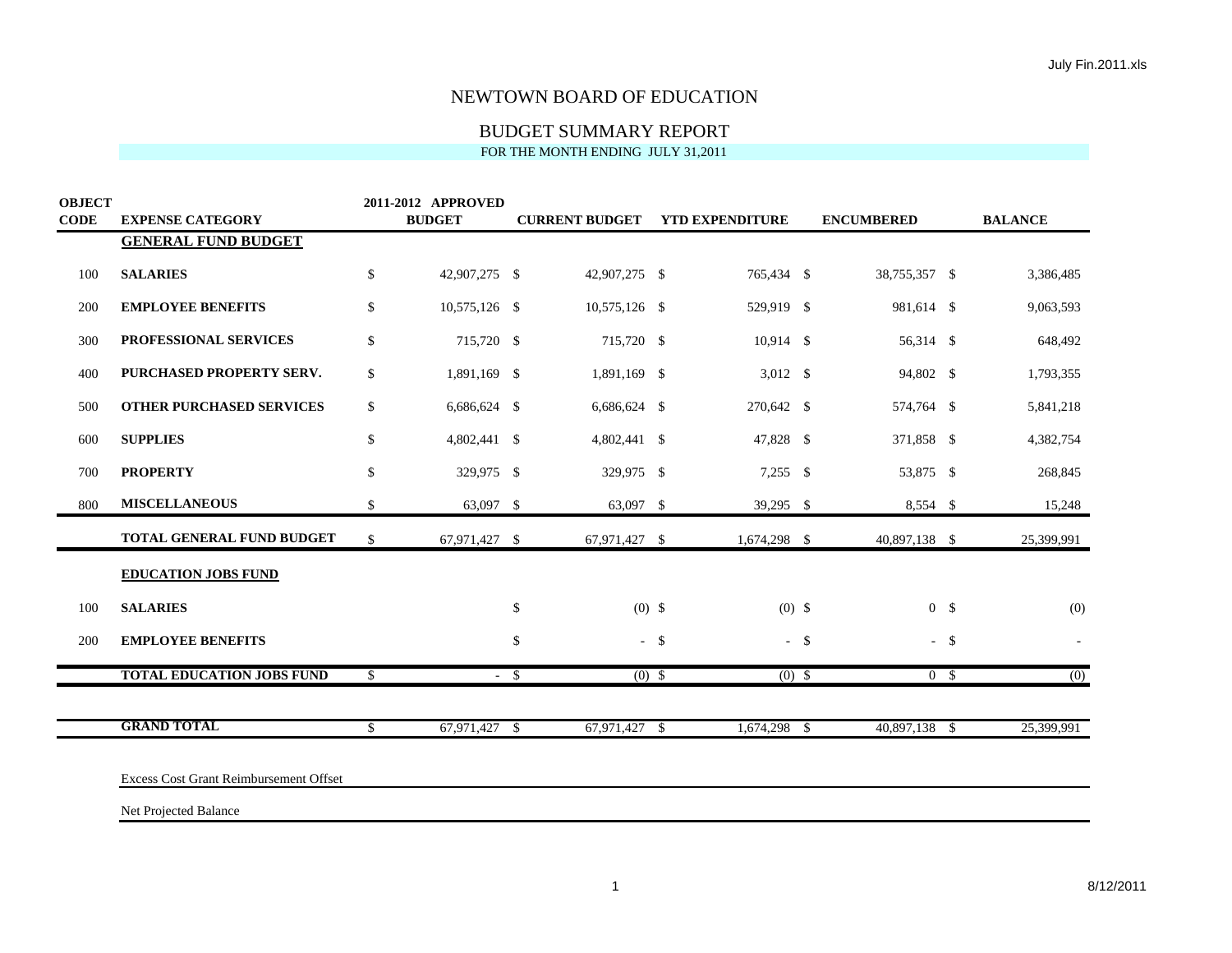# BUDGET SUMMARY REPORT

FOR THE MONTH ENDING JULY 31,2011

| <b>OBJECT</b> |                                 |     | 2011-2012 APPROVED |                    |                       |     |                        |                    |                   |             |                |
|---------------|---------------------------------|-----|--------------------|--------------------|-----------------------|-----|------------------------|--------------------|-------------------|-------------|----------------|
| <b>CODE</b>   | <b>EXPENSE CATEGORY</b>         |     | <b>BUDGET</b>      |                    | <b>CURRENT BUDGET</b> |     | <b>YTD EXPENDITURE</b> |                    | <b>ENCUMBERED</b> |             | <b>BALANCE</b> |
| 100           | <b>SALARIES</b>                 |     |                    |                    |                       |     |                        |                    |                   |             |                |
|               | <b>Administrative Salaries</b>  | \$  | 2,816,460          | -\$                | 2,816,460 \$          |     | 289,230 \$             |                    | 2,458,433 \$      |             | 68,796         |
|               | Teachers & Specialists Salaries | \$  | 29,677,257         | -\$                | 29,677,257 \$         |     | 46,544 \$              |                    | 27,776,658 \$     |             | 1,854,055      |
|               | <b>Early Retirement</b>         | \$  | 16,000             | -\$                | $16,000$ \$           |     |                        | \$                 |                   | $\mathbf S$ | 16,000         |
|               | Continuing Ed./Summer School    | S   | 78,939             | -\$                | 78,939 \$             |     | 25,962 \$              |                    | $37,264$ \$       |             | 15,713         |
|               | Homebound & Tutors Salaries     | \$  | 260,452            | -\$                | 260,452 \$            |     | $6,091$ \$             |                    | 143,596 \$        |             | 110,765        |
|               | <b>Certified Substitutes</b>    |     | 572,100            | -\$                | 572,100 \$            |     |                        | $-$ \$             |                   | $-$ \$      | 572,100        |
|               | Coaching/Activities             | S.  | 541,749            | $\mathcal{S}$      | 541,749 \$            |     |                        | $\mathbf{\hat{S}}$ | $\sim$            | - \$        | 541,749        |
|               | Staff & Program Development     | \$  | 138,580            | -\$                | 138,580 \$            |     | 16,886 \$              |                    | 87,295 \$         |             | 34,399         |
|               | <b>CERTIFIED SALARIES</b>       | \$  | 34,101,537 \$      |                    | 34, 101, 537 \$       |     | 384,713 \$             |                    | 30,503,246 \$     |             | 3,213,578      |
|               | Supervisors/Technology Salaries | \$  | 597,487 \$         |                    | 597,487 \$            |     | 48,980 \$              |                    | 522,227 \$        |             | 26,280         |
|               | Clerical & Secretarial salaries | \$. | 1,960,105          | -\$                | $1,960,105$ \$        |     | 87.110 \$              |                    | 1,878,906 \$      |             | (5,910)        |
|               | <b>Educational Assistants</b>   | \$  | 1,669,633          | -\$                | $1,669,633$ \$        |     | 13,730 \$              |                    | 1,825,899 \$      |             | (169,996)      |
|               | Nurses & Medical advisors       | \$. | 559,337            | -\$                | 559,337 \$            |     | $2,152$ \$             |                    | 462,545 \$        |             | 94,640         |
|               | Custodial & Maint Salaries      | \$  | 2,770,430          | -\$                | 2,770,430 \$          |     | 165,532 \$             |                    | 2,561,368 \$      |             | 43,531         |
|               | <b>Bus Drivers salaries</b>     | \$  | ÷.                 | -\$                |                       | -\$ |                        | \$                 |                   | - \$        |                |
|               | Career/Job salaries             | \$  | 101,256            | -\$                | $101,256$ \$          |     | $6,331$ \$             |                    | 86,695 \$         |             | 8,230          |
|               | Special Education Svcs Salaries | \$  | 648,087            | -\$                | 648,087 \$            |     | 34,030                 | \$                 | 781,987 \$        |             | (167,930)      |
|               | Attendance & Security Salaries  | S   | 145,140            | -S                 | 145,140 \$            |     | 7,626                  | -S                 | 132,485 \$        |             | 5,030          |
|               | Extra Work - Non-Cert           | \$  | 97,900             | -\$                | 97,900 \$             |     | $9,538$ \$             |                    | $\mathbf{r}$      | -\$         | 88,362         |
|               | Custodial & Maint. Overtime     | \$  | 213,363            | -\$                | 213,363 \$            |     | $2,930$ \$             |                    | $\mathbf{r}$      | - \$        | 210,433        |
|               | Civic activities/Park & Rec     | \$  | 43,000             | -\$                | 43,000 \$             |     | 2,762                  | \$                 |                   | -\$         | 40,238         |
|               | NON-CERTIFIED SALARIES          | \$  | 8,805,738          | $\mathbf{\hat{S}}$ | 8,805,738 \$          |     | 380,721                | $\mathbb{S}$       | 8,252,110 \$      |             | 172,907        |
|               | <b>SUBTOTAL SALARIES</b>        | \$  | 42,907,275         | -\$                | 42,907,275 \$         |     | 765,434 \$             |                    | 38,755,357        | - \$        | 3,386,485      |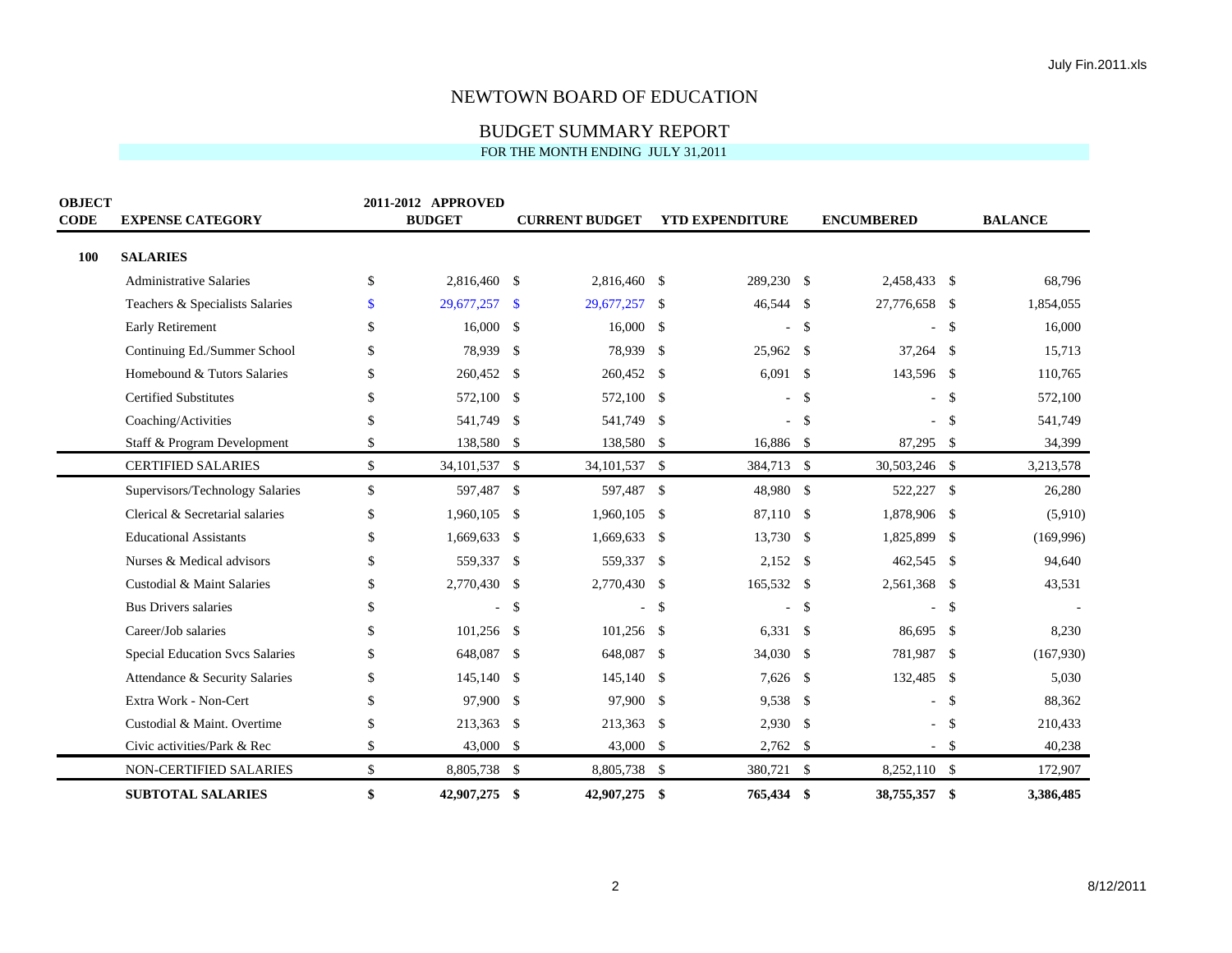| <b>OBJECT</b><br><b>CODE</b> | <b>EXPENSE CATEGORY</b>            |               | 2011-2012 APPROVED<br><b>BUDGET</b> |                    | <b>CURRENT BUDGET</b> | <b>YTD EXPENDITURE</b> |        | <b>ENCUMBERED</b> |      | <b>BALANCE</b> |
|------------------------------|------------------------------------|---------------|-------------------------------------|--------------------|-----------------------|------------------------|--------|-------------------|------|----------------|
| 200                          | <b>EMPLOYEE BENEFITS</b>           |               |                                     |                    |                       |                        |        |                   |      |                |
|                              | Medical & Dental Expenses          | \$            | 8.081.152 \$                        |                    | 8,081,152 \$          | 54,323 \$              |        | 522,000 \$        |      | 7,504,829      |
|                              | Life Insurance                     | $\mathbb{S}$  | 85,385                              | \$                 | 85,385 \$             | $6,678$ \$             |        | $\sim$            | - \$ | 78,707         |
|                              | FICA & Medicare                    | \$            | 1,261,524                           | \$                 | 1,261,524 \$          | 43,835 \$              |        | $\sim$            | -\$  | 1,217,689      |
|                              | Pensions                           | \$            | 439,463                             | \$                 | 439,463 \$            | 403,413 \$             |        | 33,550 \$         |      | 2,500          |
|                              | Unemployment & Employee Assist.    | $\mathbb{S}$  | 243,602                             | \$                 | 243,602 \$            | $1,370$ \$             |        |                   | -\$  | 242,232        |
|                              | Workers Compensation               | \$            | 464,000                             | \$                 | 464,000 \$            | 20,300 \$              |        | 426,064 \$        |      | 17,636         |
|                              | <b>SUBTOTAL EMPLOYEE BENEFITS</b>  | \$            | 10,575,126 \$                       |                    | 10,575,126 \$         | 529,919 \$             |        | 981,614 \$        |      | 9,063,593      |
| 300                          | <b>PROFESSIONAL SERVICES</b>       |               |                                     |                    |                       |                        |        |                   |      |                |
|                              | Professional Services              | \$            | 489,684 \$                          |                    | 489,684 \$            | 4,969 \$               |        | $12,629$ \$       |      | 472,086        |
|                              | Professional Educational Ser.      | \$            | 226,036 \$                          |                    | 226,036 \$            | 5,945 \$               |        | 43,685 \$         |      | 176,406        |
|                              | <b>SUBTOTAL PROFESSIONAL SVCS</b>  | \$            | 715,720                             | \$                 | 715,720 \$            | $10,914$ \$            |        | 56,314 \$         |      | 648,492        |
| 400                          | <b>PURCHASED PROPERTY SVCS</b>     |               |                                     |                    |                       |                        |        |                   |      |                |
|                              | Buildings & Grounds Services       | $\mathsf{\$}$ | 672,300                             | $\mathbf{\hat{S}}$ | 672,300 \$            |                        | $-$ \$ | 64,668 \$         |      | 607,632        |
|                              | Utility Services - Water & Sewer   | \$            | 123,450                             | \$                 | 123,450 \$            |                        | $-$ \$ |                   | -\$  | 123,450        |
|                              | Building, Site & Emergency Repairs | \$            | 460,850                             | \$                 | 460,850 \$            |                        | $-$ \$ | $9,022$ \$        |      | 451,828        |
|                              | <b>Equipment Repairs</b>           | \$            | 246,571                             | $\mathcal{S}$      | 246,571 \$            | 3,012 $\frac{1}{2}$    |        | $11,957$ \$       |      | 231,603        |
|                              | Rentals - Building & Equipment     | \$            | 291,498                             | \$                 | 291,498 \$            |                        | $-5$   | $9,155$ \$        |      | 282,343        |
|                              | Building & Site Improvements       | $\mathbb{S}$  | 96,500                              | \$                 | 96,500 \$             |                        | $-5$   |                   | -\$  | 96,500         |
|                              | <b>SUBTOTAL PUR. PROPERTY SER.</b> | \$            | 1,891,169                           | -\$                | 1,891,169 \$          | $3,012$ \$             |        | 94,802 \$         |      | 1,793,355      |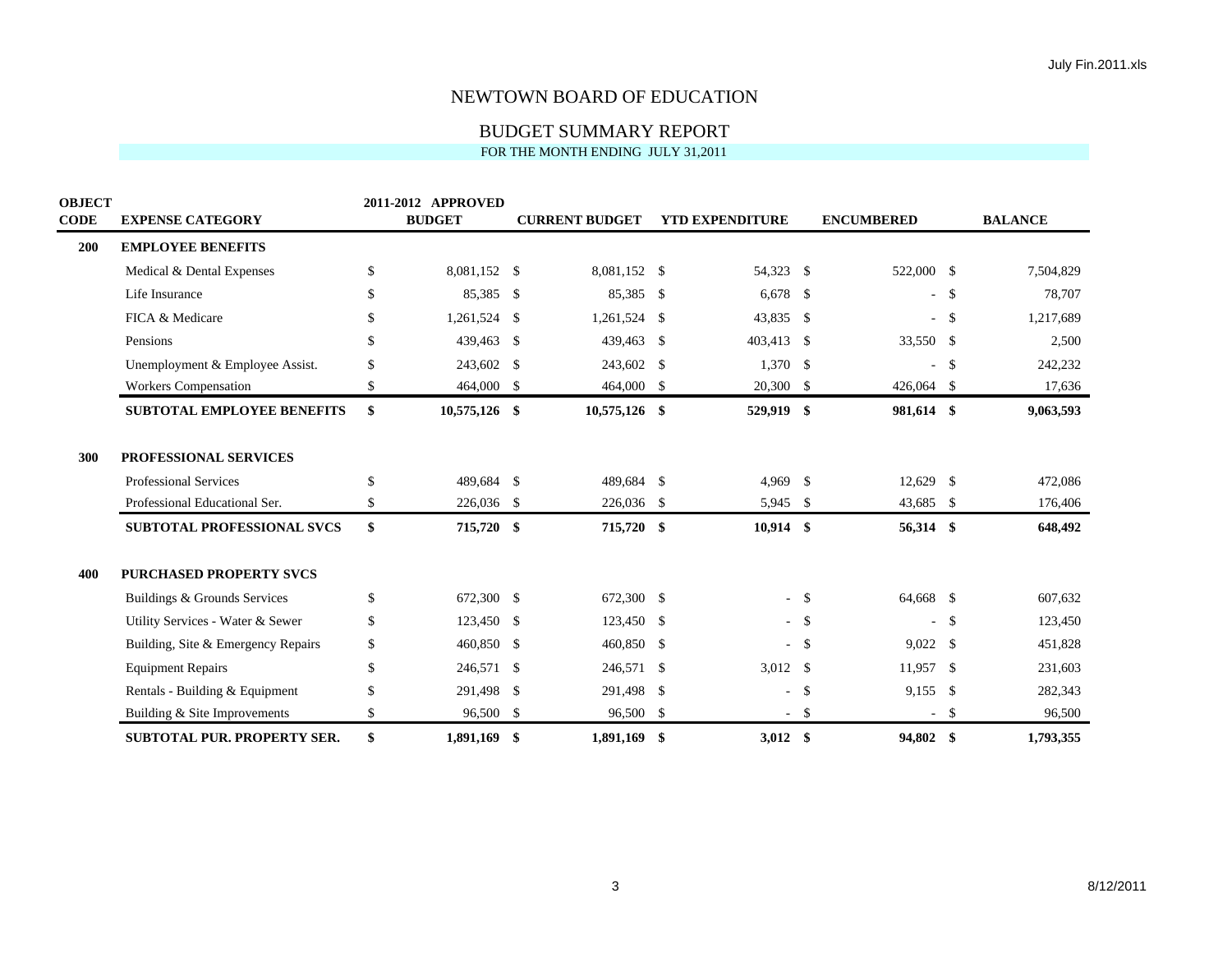| <b>OBJECT</b><br><b>CODE</b> | <b>EXPENSE CATEGORY</b>                | 2011-2012 APPROVED<br><b>BUDGET</b> |               | <b>CURRENT BUDGET</b> | <b>YTD EXPENDITURE</b> |               | <b>ENCUMBERED</b> |                    | <b>BALANCE</b> |
|------------------------------|----------------------------------------|-------------------------------------|---------------|-----------------------|------------------------|---------------|-------------------|--------------------|----------------|
| 500                          | <b>OTHER PURCHASED SERVICES</b>        |                                     |               |                       |                        |               |                   |                    |                |
|                              | <b>Contracted Services</b>             | \$<br>393.983                       | -\$           | 393,983 \$            | $102,350$ \$           |               | 50,708 \$         |                    | 240,925        |
|                              | <b>Transportation Services</b>         | \$<br>4,423,601                     | \$            | 4,423,601 \$          | 800                    | -\$           | $\sim$            | - \$               | 4,422,801      |
|                              | Insurance - Property & Liability       | \$<br>333,731                       | -\$           | 333,731 \$            | 16,214                 | -\$           | $\sim$            | $\mathbf{\hat{S}}$ | 317,517        |
|                              | Communications                         | \$<br>148,718                       | -\$           | 148,718 \$            | 7,767 \$               |               | 104,820 \$        |                    | 36,131         |
|                              | <b>Printing Services</b>               | \$<br>54,560                        | -\$           | 54,560 \$             | $\sim$                 | $\mathbb{S}$  | $1,401$ \$        |                    | 53,159         |
|                              | Tuition - Out of District              | \$<br>1,104,055                     | -\$           | $1,104,055$ \$        | 142,511 \$             |               | $406,145$ \$      |                    | 555,399        |
|                              | Student Travel & Staff Mileage         | \$<br>227,976                       | -\$           | 227,976 \$            | $1,000$ \$             |               | $11,690$ \$       |                    | 215,286        |
|                              | <b>SUBTOTAL OTHER PURCHASED SEF \$</b> | 6,686,624                           | \$            | $6,686,624$ \$        | 270,642 \$             |               | 574,764 \$        |                    | 5,841,218      |
| 600                          | <b>SUPPLIES</b>                        |                                     |               |                       |                        |               |                   |                    |                |
|                              | Instructional & Library Supplies       | \$<br>983,763 \$                    |               | 983,763 \$            | 46,199 \$              |               | 237,623 \$        |                    | 699,940        |
|                              | Software, Medical & Office Sup.        | \$<br>169,107                       | -\$           | 169,107 \$            | 619                    | <sup>\$</sup> | 37,747 \$         |                    | 130,741        |
|                              | <b>Plant Supplies</b>                  | \$<br>361,100                       | -\$           | 361,100 \$            | $\sim$ $-$             | \$            | 29,210 \$         |                    | 331,890        |
|                              | Electric                               | \$<br>1,637,617                     | \$            | 1,637,617 \$          |                        | $-$ \$        | $\sim$            | -\$                | 1,637,617      |
|                              | Propane & Natural Gas                  | \$<br>398,287                       | \$            | 398,287 \$            |                        | $-$ \$        | $\sim$            | -\$                | 398,287        |
|                              | Fuel Oil                               | \$<br>544,034                       | $\mathcal{S}$ | 544,034 \$            |                        | $-$ \$        | $\sim$            | $\mathbf{s}$       | 544,034        |
|                              | Fuel For Vehicles & Equip.             | \$<br>471,739                       | -\$           | 471,739 \$            | $\sim$                 | -\$           | $\sim$            | -S                 | 471,739        |
|                              | Textbooks                              | \$<br>236,794 \$                    |               | 236,794 \$            | $1,010$ \$             |               | 67,278 \$         |                    | 168,506        |
|                              | <b>SUBTOTAL SUPPLIES</b>               | \$<br>4,802,441 \$                  |               | 4,802,441 \$          | 47,828 \$              |               | 371,858 \$        |                    | 4,382,754      |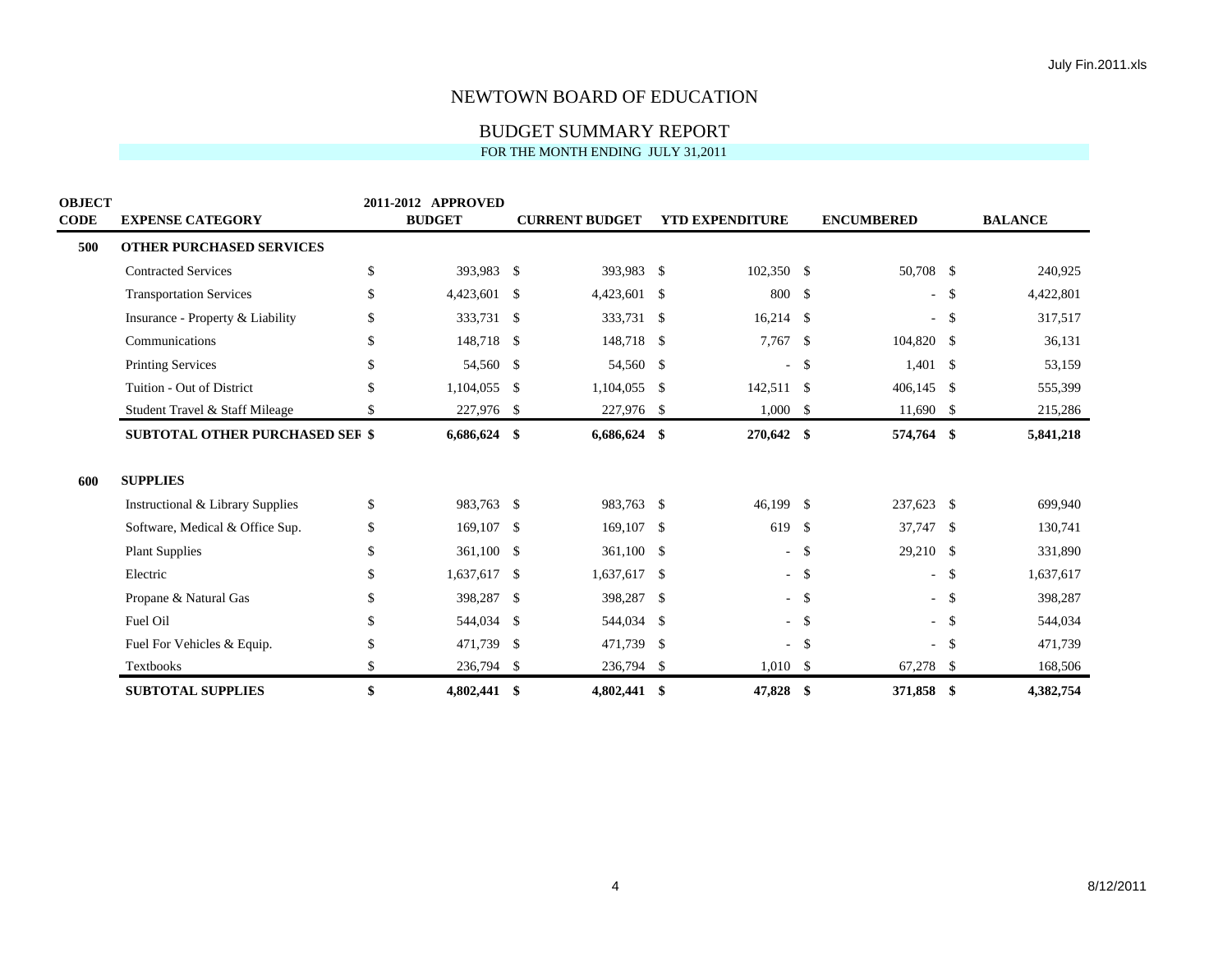| <b>OBJECT</b><br><b>CODE</b> | <b>EXPENSE CATEGORY</b>          | 2011-2012 APPROVED<br><b>BUDGET</b> |               | <b>CURRENT BUDGET</b> |        | <b>YTD EXPENDITURE</b>           |        | <b>ENCUMBERED</b> |                | <b>BALANCE</b>           |
|------------------------------|----------------------------------|-------------------------------------|---------------|-----------------------|--------|----------------------------------|--------|-------------------|----------------|--------------------------|
| 700                          | <b>PROPERTY</b>                  |                                     |               |                       |        |                                  |        |                   |                |                          |
|                              | Capital Improvements (Sewers)    | \$<br>124,177 \$                    |               | 124,177 \$            |        |                                  | $-$ \$ |                   | $-$ \$         | 124,177                  |
|                              | Technology Equipment             | \$<br>155,102 \$                    |               | 155,102 \$            |        | $7,255$ \$                       |        | 53,875 \$         |                | 93,972                   |
|                              | Other Equipment                  | \$<br>50,696 \$                     |               | 50,696 \$             |        |                                  | $-$ \$ |                   | $-$ \$         | 50,696                   |
|                              | <b>SUBTOTAL PROPERTY</b>         | \$<br>329,975 \$                    |               | 329,975 \$            |        | $7,255$ \$                       |        | 53,875 \$         |                | 268,845                  |
| 800                          | <b>MISCELLANEOUS</b>             |                                     |               |                       |        |                                  |        |                   |                |                          |
|                              | Memberships                      | \$<br>63,097 \$                     |               | 63,097 \$             |        | $39,295$ \$                      |        | $8,554$ \$        |                | 15,248                   |
|                              | <b>SUBTOTAL MISCELLANEOUS</b>    | \$<br>63,097 \$                     |               | 63,097 \$             |        | $39,295$ \$                      |        | 8,554 \$          |                | 15,248                   |
|                              | <b>TOTAL LOCAL BUDGET</b>        | \$<br>67,971,427 \$                 |               | 67,971,427 \$         |        | 1,674,298 \$                     |        | 40,897,138 \$     |                | 25,399,991               |
|                              | <b>EDUCATION JOBS FUND</b>       |                                     |               |                       |        | REVENUE RECEIVED YTD EXPENDITURE |        | <b>ENCUMBER</b>   |                | <b>BALANCE</b>           |
|                              |                                  |                                     |               |                       |        |                                  |        |                   |                |                          |
|                              | <b>Salaries</b>                  |                                     | $\mathbf{\$}$ | $(0)$ \$              |        | $(0)$ \$                         |        |                   | 0 <sup>5</sup> | (0)                      |
|                              | <b>Employee Benefits</b>         |                                     | $\mathbb{S}$  |                       | $-$ \$ |                                  | $-$ \$ |                   | $-$ \$         | $\overline{\phantom{a}}$ |
|                              | <b>TOTAL EDUCATION JOBS FUND</b> | \$                                  | $-$ \$        | $(0)$ \$              |        | $(0)$ \$                         |        |                   | 0 <sup>5</sup> | (0)                      |
|                              | <b>TOTAL BUDGET ALL SOURCES</b>  | \$<br>67,971,427 \$                 |               | 67,971,427 \$         |        | 1,674,298 \$                     |        | 40,897,138 \$     |                | 25,399,991               |